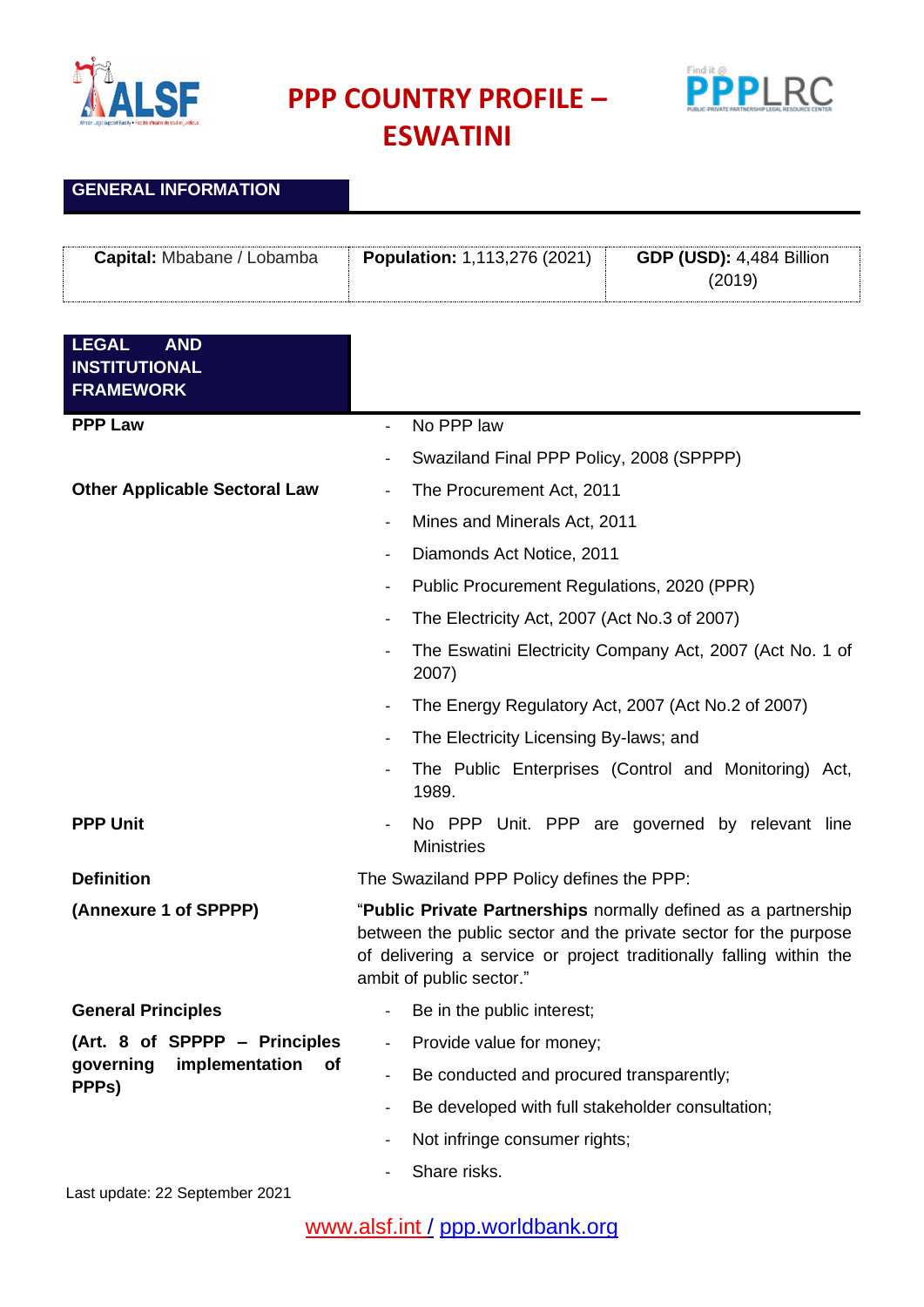

**PPP COUNTRY PROFILE – ESWATINI**



| <b>Tendering</b><br>and<br>contracting<br>procedures<br>Choice of the private partnership | The procurement procedure must be in accordance with<br>regulations on public procurement and<br>applies<br>the<br>to<br>implementation of a PPP (art. 11 of SPPPP).                                                                                                                                                                                                                                              |  |  |
|-------------------------------------------------------------------------------------------|-------------------------------------------------------------------------------------------------------------------------------------------------------------------------------------------------------------------------------------------------------------------------------------------------------------------------------------------------------------------------------------------------------------------|--|--|
| (Art. 11 of SPPPP)<br>(Art. 39 to 42 of PRR, 2020)                                        | Procurement processes (art. 40 to 44 of Regulations) that apply<br>to the PPP:                                                                                                                                                                                                                                                                                                                                    |  |  |
|                                                                                           | Open tendering (art. 38)                                                                                                                                                                                                                                                                                                                                                                                          |  |  |
|                                                                                           | Limited tendering (art. 39)<br>$\overline{\phantom{0}}$                                                                                                                                                                                                                                                                                                                                                           |  |  |
|                                                                                           | Single Source Procurement (art. 42)                                                                                                                                                                                                                                                                                                                                                                               |  |  |
| <b>Project Evaluation</b>                                                                 | According to the SPPPP, the Minister of Finance remains<br>responsible for implementing the PPP, but the line Ministries<br>conduct the initial feasibility study (Initial Feasibility Assessment).<br>Articles 58 to 66 of Regulations are applicable to the evaluation<br>project process.                                                                                                                      |  |  |
| <b>Negotiation and Signature of</b>                                                       | No provision in the Policy.                                                                                                                                                                                                                                                                                                                                                                                       |  |  |
| <b>PPP Contracts</b><br>(Art. 86 & 107 of PPR)                                            | Under the PPR, negotiations are limited to minor changes<br>and logistical issues. The scope of negotiations does not<br>include matters that may materially or significantly change the<br>substance or costs in proposals or contracts. (art. 86 of PPR)                                                                                                                                                        |  |  |
|                                                                                           | The PPR sets the procedure for negotiations to require: (i) an<br>evaluation committee to plan and set objective and<br>parameters for the negotiations; (ii) at least three procuring<br>entity staff who, however, have no power to commit the<br>entity, and who (iii) shall prepare minutes of the negotiations<br>that the tenderer shall certify to be a faithful record of the<br>negotiations (art. 107). |  |  |
|                                                                                           | There's no express provision on the signing of PPP Contracts.<br>However, the entities that have the power to manage contracts<br>procurement (PPP) contracts, in order of increasing authority, are<br>(i) The Controlling Officer, (ii) The Entity Tender Board, and (iii)<br>the Government Tender Board. (art. 8)                                                                                             |  |  |
| Rights and Obligations of the<br>public partner                                           | No provision in the Policy.                                                                                                                                                                                                                                                                                                                                                                                       |  |  |
| Rights and Obligations of the<br>private partner                                          | No provision in the Policy.                                                                                                                                                                                                                                                                                                                                                                                       |  |  |
| Obligations of both public and                                                            | Sharing of risks:                                                                                                                                                                                                                                                                                                                                                                                                 |  |  |
| private partners                                                                          | The negotiation of risk, and the use of risk mitigation measures                                                                                                                                                                                                                                                                                                                                                  |  |  |
| (Art. 8 of SPPPP)                                                                         | (such as insurances and guarantees) by the private party, should<br>be used to reduce the risk cost to the government. At the same<br>time, government must work to limit any risks which are within its                                                                                                                                                                                                          |  |  |

Last update: 22 September 2021